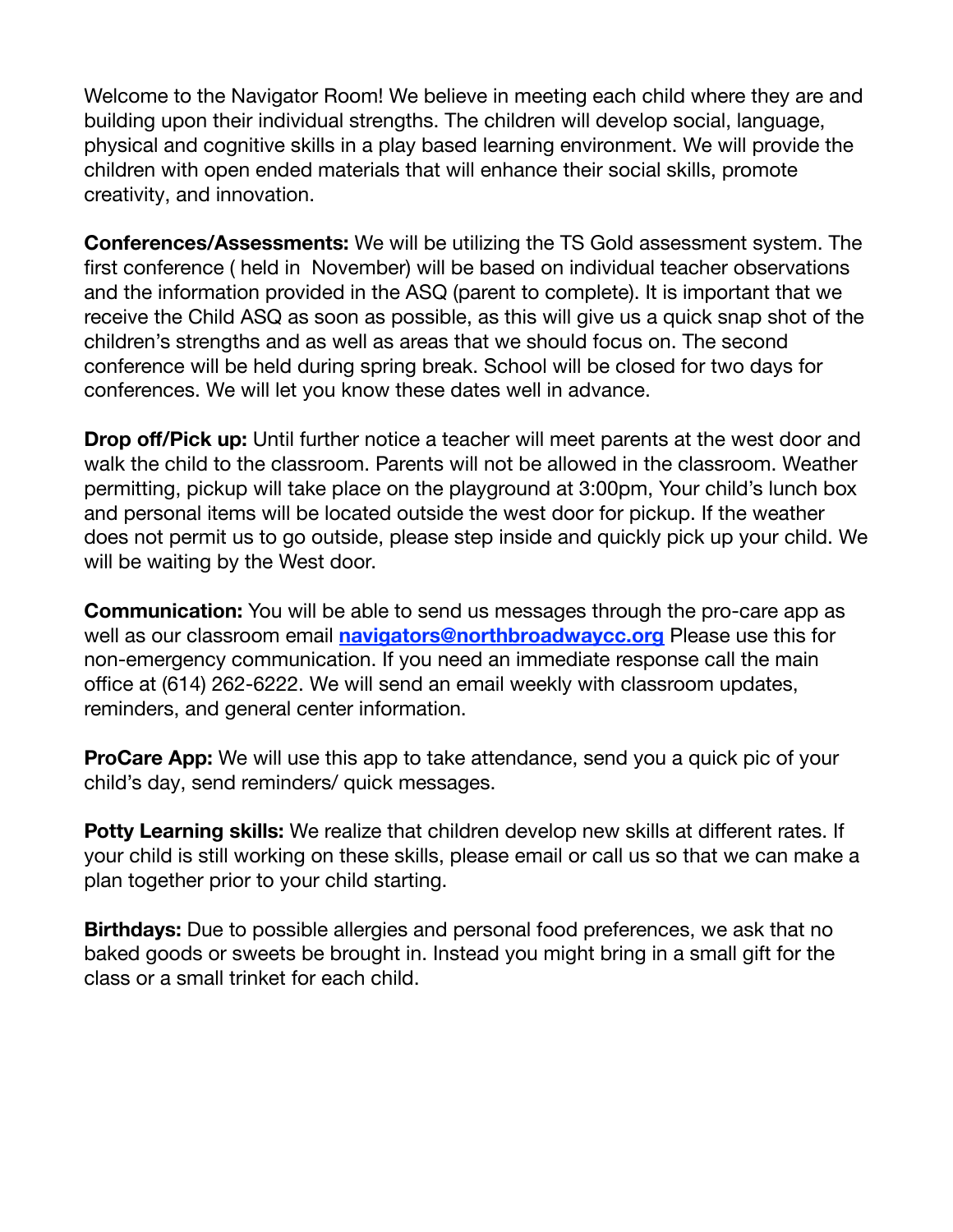**Mask Policy:** All children and teachers will be required to wear masks indoors. Meal times, playground time, and rest period are excluded from this. If your child needs to take a mask break we will provide a space where he/she can have a few minutes without it.

**Clothing/Spare Clothing:** Please send your child in "play clothes" that you do not mind getting messy. We will offer outdoor activities, art, and messy sensory experiences that could potentially get on clothing. A spare change of clothing will be required in case of an accident (including underwear). Please label all items with your child's name. We will store the spare clothes and request that you bring another replacement set as needed.

**Field Trips:** Typically we go on several field trips throughout the year. However, with Covid restrictions we may be limited to what we can do. if this is this case, we can look at special visitors or outdoor events. This is ever changing. We will let you know well in advance if we are able to take a trip. Parents are welcome and encouraged to join us for any trip!

**Meals:** Please send your child having already eaten breakfast. For the children who are with us in the afternoon. We will eat lunch around 11:40. You will need to provide a packed lunch that meets CACFP guidelines, including a protein, vegetable, fruit, and a grain. We are a *Nut Free* center. Please do not send your child with any food item made with nuts. We will provide milk for lunch. If your child has a milk allergy or needs an alternative drink we will provide the appropriate alternative. Sugary treats and fruit juices will not be allowed. We will provide a light snack in the afternoon.

**Rest time:** If your child is with us for the whole day, we will provide a short rest time. A rest mat will be provided for each child. If your child still naps, he or she may do so during this time. If your child does not nap, she or he will be provided with quiet activities to work on during this time. Nap blankets are optional. Please feel free to bring one if you think this would help your child. We just request that nap items are limited to a small blanket/small travel sized pillow.

**Family photo and All About Me book:** Your child will be missing you more so during the first few weeks of school. We will add family photos to a wall in our classroom. Your child may find it comforting to look at it if they are sad. It is also a great way to promote conversation with peers and the teachers. We will provide you with a blank **ALL ABOUT ME** book. The book can be filled with printed pictures, words, and drawings. Please fill this out anyway you would like. We will put the pages in a book for your child to read and share throughout their time in The Navigator room.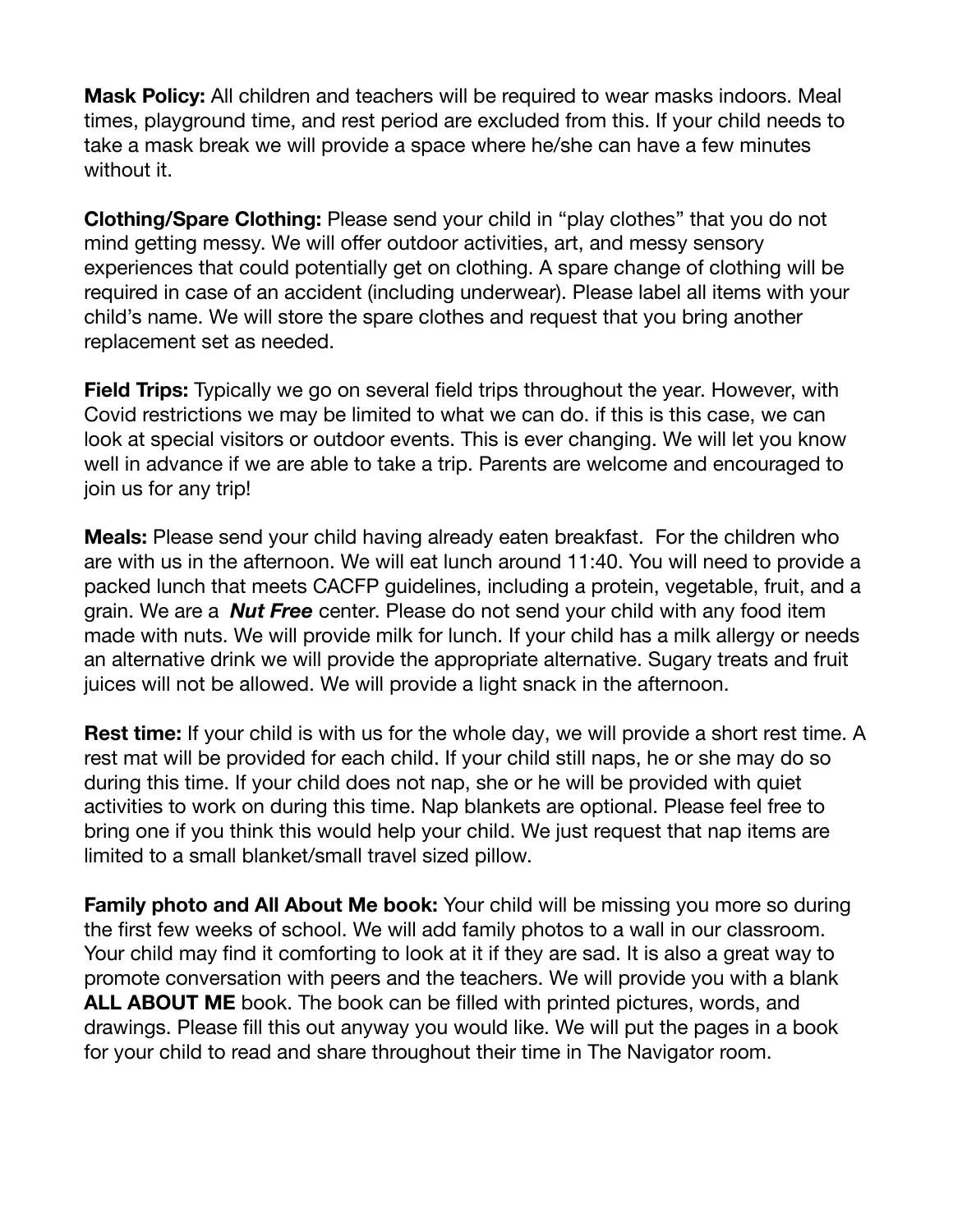**Literacy Projects:** In early October, we will begin our Literacy project. Each class will have a different stuffed animal. The children will name the animal through a voting process. Each week one child will take the animal home and keep it until the following week. They can play with the animal at home and take it on adventures for a whole week. We will provide a page or two in a blank book for you to help your child add photos, write, draw, or tell about their adventures. We will share your child's experience with the whole group before sending it home with the next child. This is an exciting project for the children! We thank you in advance for your participation. **Note:** We will wash the animal prior to sending it home with the next child.

**Book Club:** Also in October we will have a sign up sheet available to the children if they would like to join our classroom book club. Your child will be able to bring in one of their favorite books and share it with the class during the morning meeting. This is totally optional and we will let you know well in advance which day your child has signed up for.

**Donations/Supply list:** Here is a list of basic supplies that are always useful for the classroom. We would really appreciate any items that you are able to contribute.

- **\*** washable markers
- **\*** crayons
- **\*** felt tip black pens
- **\*** glue sticks
- **\*** scissors
- **\*** tissues
- **\*** Painters tape ziplock bags
- **\*** Hand Wipes or Baby Wipes
- **\*** Aluminum Foil

Thank you for trusting us with your child. We can't wait to get started and look forward to working with you and having a wonderful year.

Amy & Christy